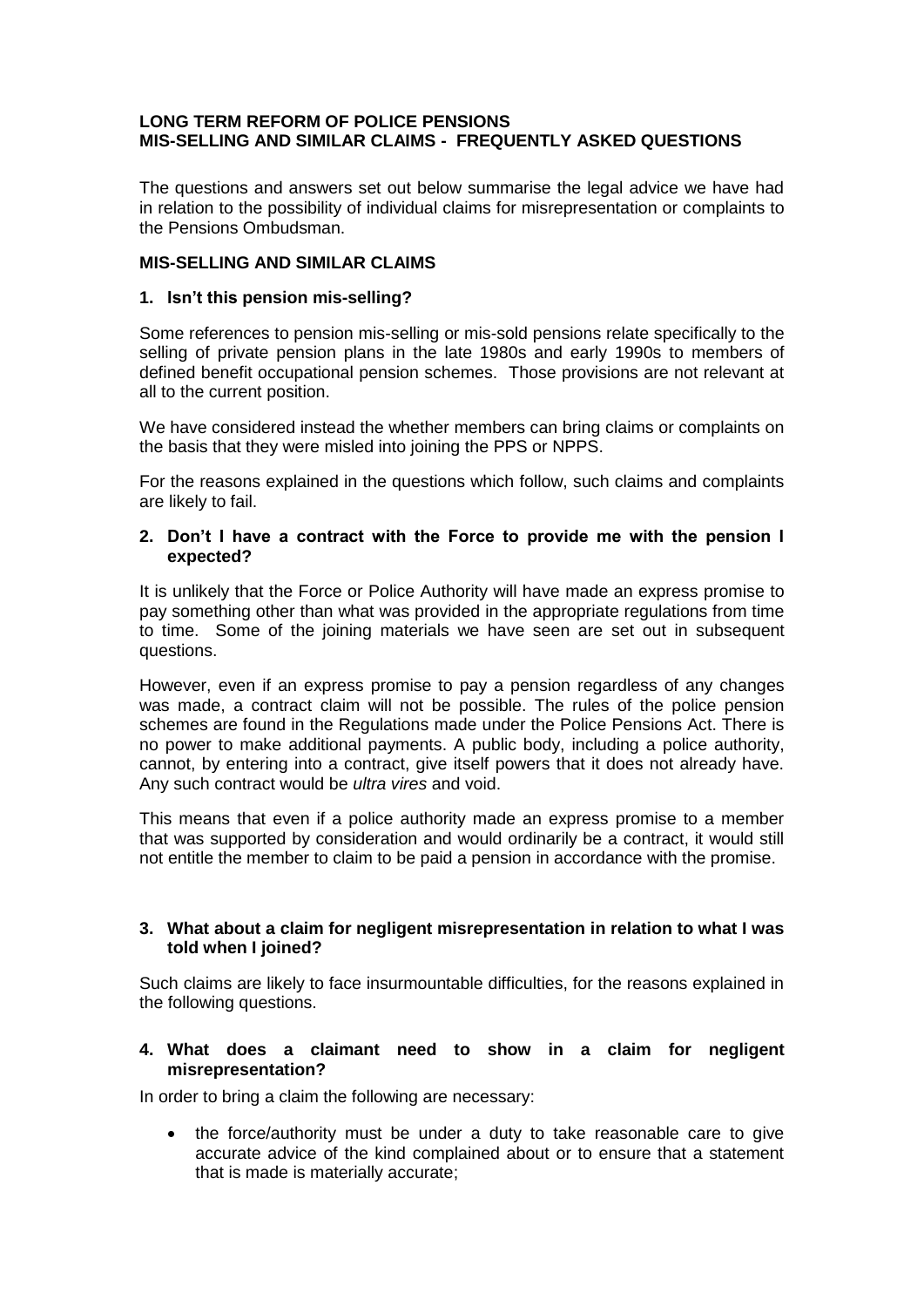- the statement or advice must be negligently wrong. It is not enough for the statement to be wrong or to turn out to be wrong. The statement must have been one that no competent force/authority would give;
- the Claimant must have reasonably relied on the statement to their detriment; and
- the Claimant must be able to show that they have suffered financial loss.

# **5. Will forces/police authorities be regarded as being under a duty of care?**

Even this hurdle is not as easy as might be anticipated.

The courts are generally very cautious about imposing any duty of care in respect of financial loss caused to a Claimant by reliance on a statement by the Defendant. Some special relationship between the Claimant and the Defendant is generally required before there can be such a duty of care. The fact that the force/authority is the employer is not likely in itself to be sufficient and in a context like the present this will probably require some assumption of responsibility by giving specific individual advice.

A general booklet or advice document, without an additional specific assumption of responsibility will probably not create a duty of care.

## **6. If a duty of care did exist, how far would it extend?**

If a duty of care did arise then if information was given about rights under the pension scheme the duty is likely to have been limited to taking reasonable care to see that the information actually given was accurate in stating the current terms of the current scheme or any alterations that were immediately in prospect.

There is only likely to have been a duty positively to advise that the scheme might change if advice was specifically sought on that point.

# **7. Is it likely to be possible to show that statements were negligently wrong?**

It is not enough for the statement to be wrong or to turn out to be wrong. The statement must have been one that no competent force/authority would give.

Clearly the precise position will depend on what was actually said. However, some general points can be made (and the position in relation to some actual documentation is considered below):

- it is most unlikely to be regarded as negligent not to have mentioned the possibility that the pension scheme could change;
- it is most unlikely to be regarded as negligent to have referred to police pensions being secure; and
- it would not have been negligent to have explained that police pensions were made under the Police Pensions Act 1976 and that section 2 contained protections against adverse change.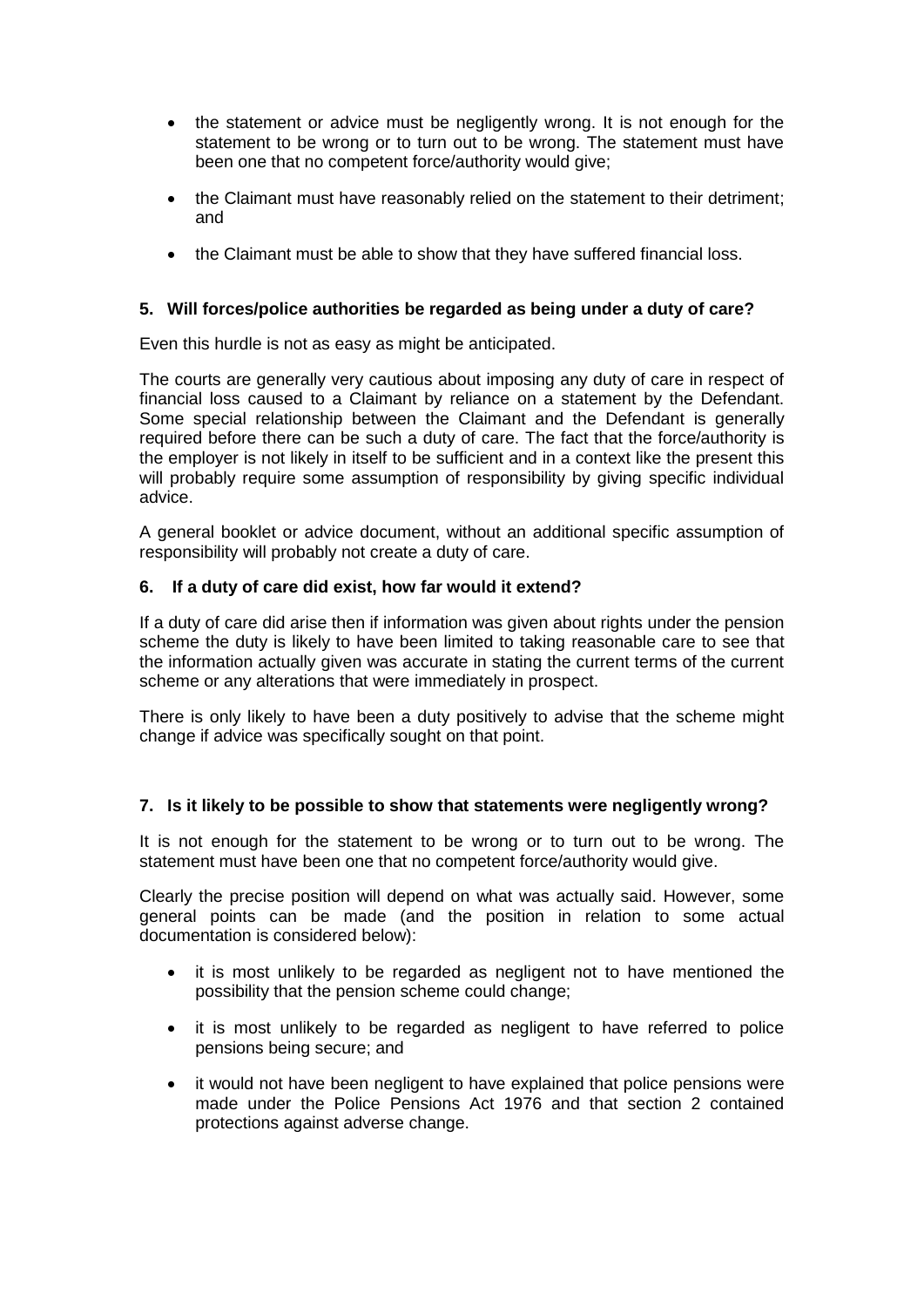### **8. Will members be able to show that they relied on the statement to their detriment?**

If a member overcomes the very significant hurdles explained in the previous questions they will then have to show that they did actually rely on the statement and that they would have acted differently if they had been told the correct position.

This is very unlikely indeed. Before the Hutton Review, the changes could not realistically have been predicted and the basic structure of the scheme had been stable for many years. Even when the NPPS was introduced in 2006 the notional value of the employer's contributions remained high at 24.2% and section 2 of the Police Pensions Act 1976 protected the position of existing members.

Against this background a claimant joining before that time will therefore have to show that if they had been told that Parliamentary sovereignty means that the Government always has the power to change the law, including repealing or otherwise avoiding section 2, but that there was no indication whatsoever that that was being contemplated then they would have decided not to join the scheme.

That is inherently improbable, particularly given that any alternatives available at the time would have been likely to be subject to at least the same risk of change.

## **9. Would there be any demonstrable loss?**

If a member can overcome all the obstacles set out in the preceding questions they would still need to show demonstrable loss.

If they can show that they would not have joined the police service, it is likely that their losses will be regarded as too remote or speculative.

If they can show that they would not have joined the pension scheme, then the starting point is:

- they would not have made pension contributions (although they would have paid additional NI contributions, and have been liable to income tax unless the contributions were put in an alternative pension or other tax free investment); and
- they would have lost the notional value of the employer's contribution, calculated at 24.2% every year after the establishment of NPPS in 2006 (and prior to that even higher).

The prospect of establishing that at that point they would (in a case involving a PPS member) have been able to secure a return equivalent to that of 24.2% of salary on a contribution of 11% is vanishingly small.

#### **10. What joining information has been considered in reaching the analysis above?**

#### **PPS and NPPS Members' Guides**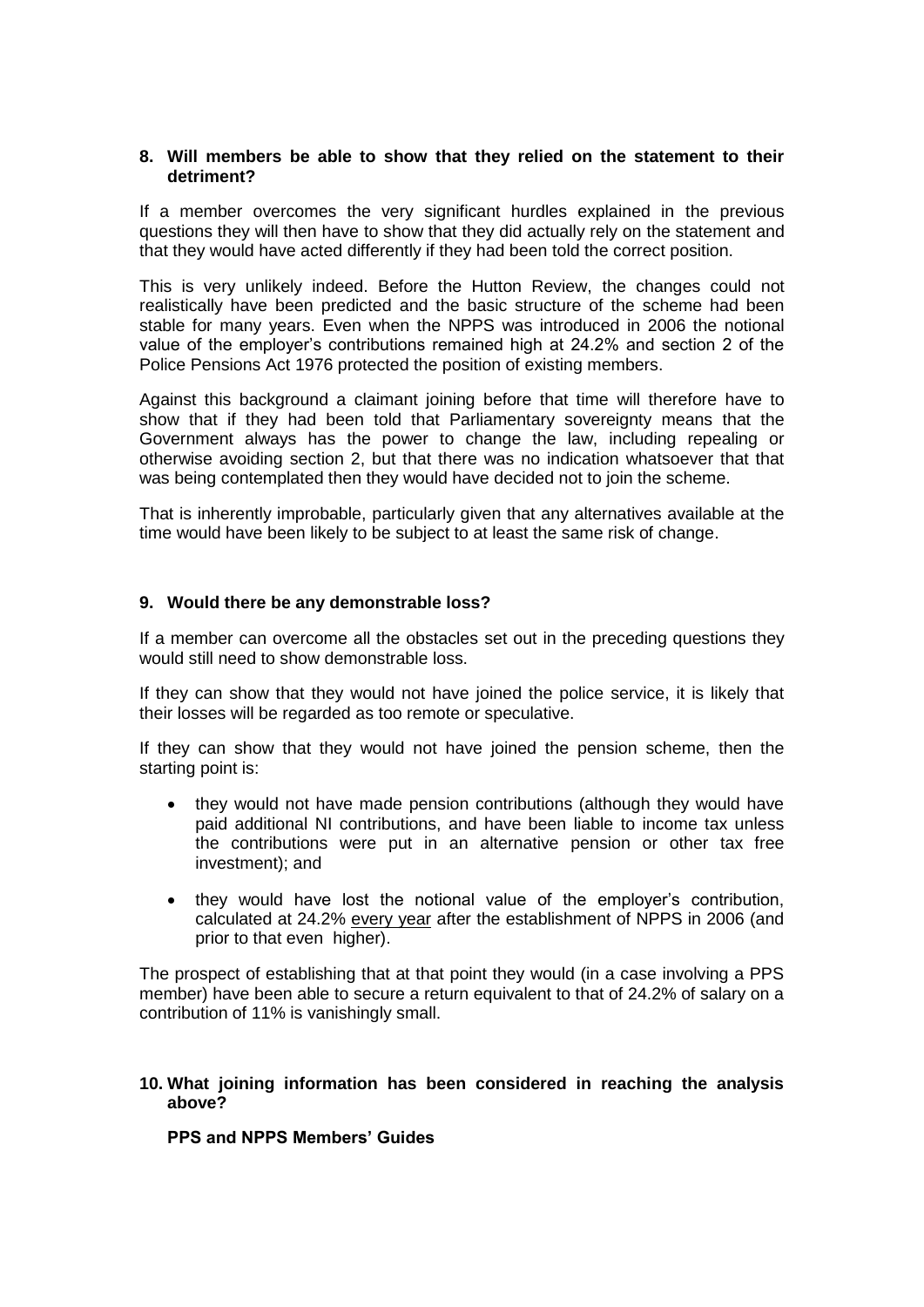The Home Office Members' Guides to the PPS and to the NPPS have been considered (2006 editions). Each contains sections along the following lines:

"There have been many changes since then [i.e. 1890], but entitlement to a police pension has always been regarded as a key element of the remuneration of police officers to enable them to undertake their role with confidence. The arrangements under the Police Pension Scheme 1987 (abbreviated to PPS in this guide) offer a range of benefits that will provide financial security both in the time up to retirement and beyond. The scheme is controlled by formal regulations. This guide is intended to explain the main details in simpler language than is used in the regulations, although it must be remembered that nothing in this guide can override the regulations".

"The arrangements for PPS are set out primarily in the Police Pensions Regulations 1987, which are made under the Police Pensions Act 1976. The Regulations may be amended from time to time by the Home Office after consulting the Police Negotiating Board. Changes to the Regulations are made by the Secretary of State laying Amendment Regulations before Parliament.

"Your force's pensions administrator has an up-to-date list of amendments."

There can be no expectation based on material similar to this that the terms of the pension scheme would remain unaltered in respect of any future service or future contributions they might make**.**

#### **Joining information from 1994**

A document setting out terms and conditions of service given to an officer on joining and dated and signed in July 1994 included the following:

"Conditions of service for the Police are governed by the Police Acts, The Police Pensions Act 1987, and made by the Secretary of State under those Acts. The following paragraphs summarise, in general terms, the more important conditions of service currently in force" (emphasis added)

A description of the opt-out arrangements permitted by the Social Security Act 1986 with effect from 6 April 1988 and which allowed police officers to take out a pension with a personal pension provider rather than continue to contribute to the PPS was included and the note then continued:

"This note outlines the range of choice, describes the benefits provided by the Police Pension Scheme and suggests factors which an individual should weigh up before deciding to opt for other than the PPS. It provides factual information only. The final choice is for the individual".

The note then went on to describe the various options. In respect of the PPR it said:

"a) Secure benefits: The PPS is governed by legislation approved by Parliament and therefore the benefits have the advantage of statutory protection. (emphasis added)

b) Under section C – "Your Pension Choice – Points to Consider" the note said:

"Your pension choice is one of the most important decisions you may have to make….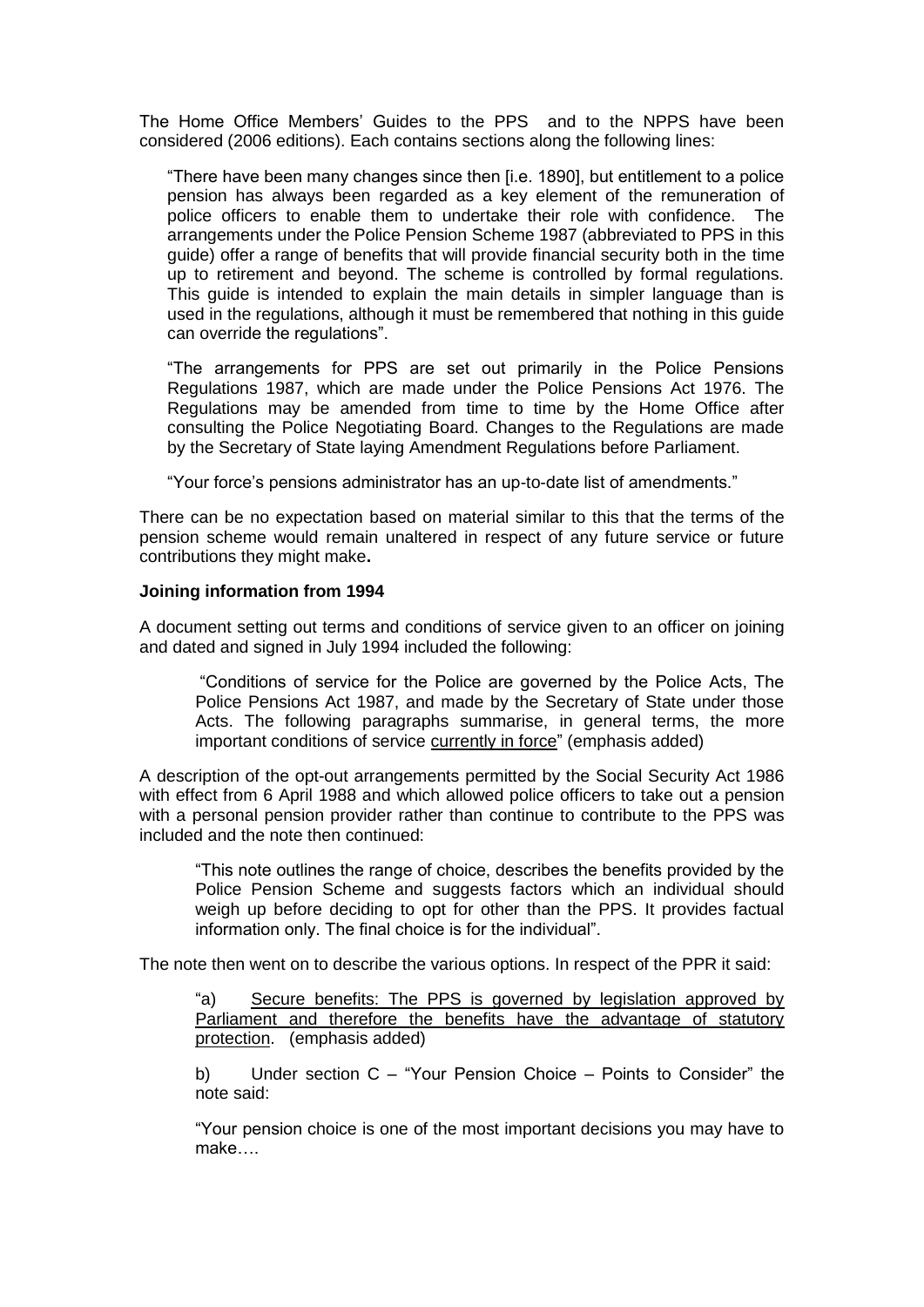"Make sure you are in possession of all the relevant facts before making your decision. If considering opting not to contribute to your occupational pension scheme, give full weight to the following advantages of the scheme in taking your decision:

- "Security of benefits.
- "Index linking.
- "High level of employer's contribution.
- "Free" administration; i.e. your benefits are not reduced to pay for administrative costs, commission etc.
- "Scheme tailored to the particular need of the Police Service, i.e. retirement pension payable well before the "normal" age of 60.
- "Further information as to what the occupational scheme provides for you is available via the Assistant Personnel Officer, Personnel department, at Force Headquarters.
- "If considering a personal pension, make sure that you:
- "Ask for particulars from several personal pension providers.
- "Ask about the level of benefits that are guaranteed.
- "Ask what costs are charged by the provider.
- "Ask about the level of increase once put into payment.
- "Ask when the pension will come into payment.
- "Will you be covered from the date of your actual retirement?
- "Ask about provision if you have to retire earlier on health grounds.
- "Ask about provision for dependents both spouse and children.

"In particular make sure you know the rate of return assured on investments. Remember the impact of inflation can be considerable, and that your benefits in the Police Pension Scheme will be based on your final pay. Ask yourself what your final pay would be if your annual pay was increased by the same rate as assumed and compare what your benefits in the Police Scheme would be with what the Personal Pension Provider is promising…

"Police Pensions are increased in line with increases in the cost of living, subject to the attainment of the age of 55 or earlier permanent incapacity to carry out any regular full time employment".

Thus, this document refers to "secure benefits" and to the PPS being governed by legislation and having the advantage of statutory protection.

None of this is likely to be regarded as negligently incorrect.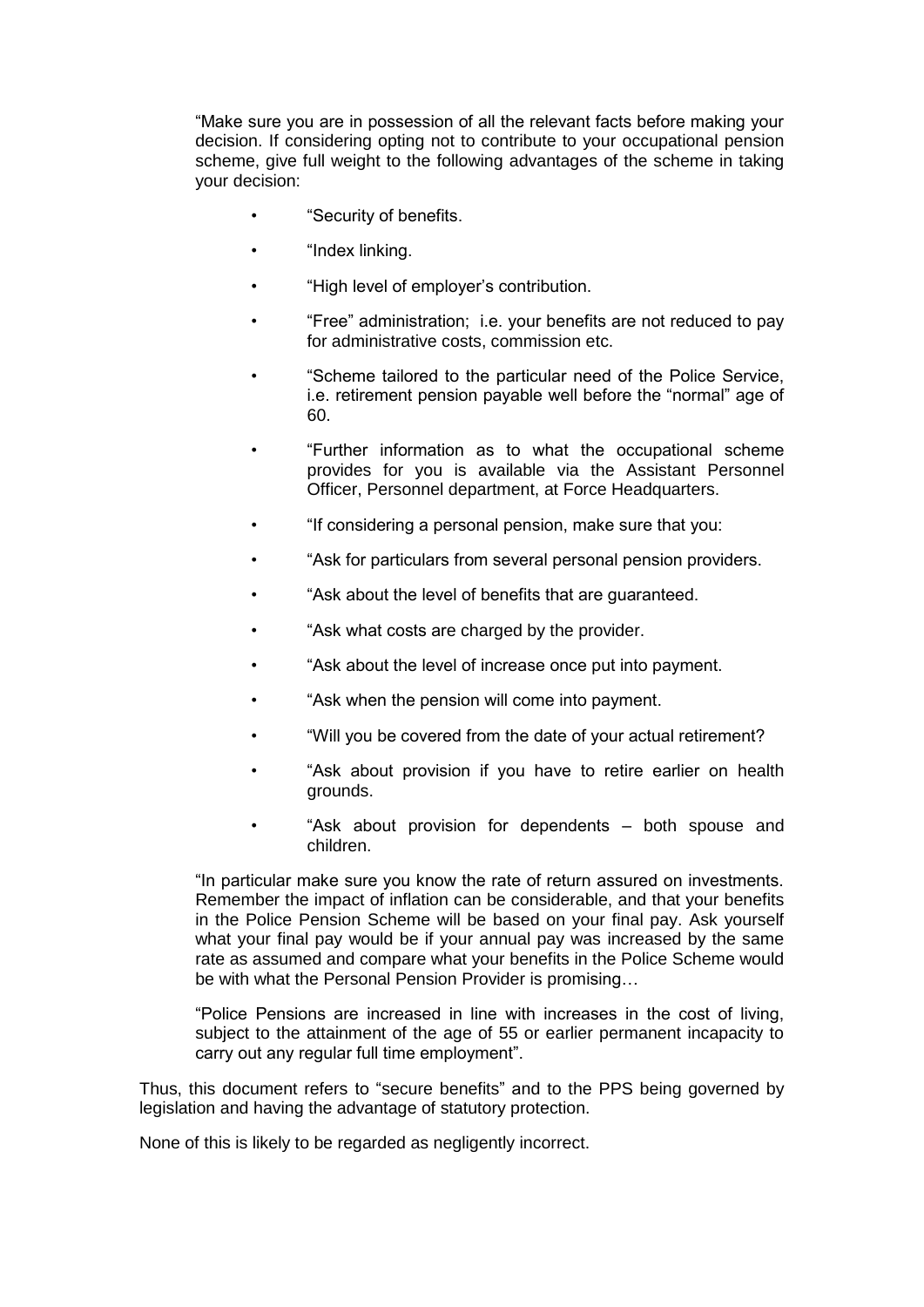## **11. Is the position any different in relation to financial planning decisions taken after joining and while a member of the scheme?**

The legal principles are the same as set out above.

In relation to reliance and loss the position it would still be necessary to show that the mere possibility of what would have seemed a very unlikely change in pension scheme structure in the future would have made a difference.

As with the above examples this will be extremely hard to show. There are many other contingencies that may affect financial planning including the possibility of illhealth and unemployment, fluctuations in the property market and so on. If these did not deflect the arrangements from their intended course then it will be difficult to establish why the risk of legislative change would have done so.

Again the question is not whether the claimant would have acted differently if they had known the effect of the pension changes but whether they would have acted differently if they had been alerted to the remote possibility of some unspecified change at some unspecified time or not at all.

## **12. What about divorce cases?**

Again, we are advised that claims are unlikely to arise.

In some cases members will have entered into a divorce settlement on the basis of their projected pension. It is possible that the settlement may have been reached on the basis of a projection which made them look wealthier at the time than they will turn out to be on retirement.

It some cases (not involving a clean break) it may be open to the paying party to seek to re-open the matter on the basis that their financial position has changed. Any settlement will depend on its precise facts and any member who considers there are grounds to re-open the matter will need to seek advice from their family solicitors. We do not consider there will be many (if any) cases where it is possible to re-open the matter.

In a clean break lump sum case the court (or each party if the case settles) has to makes a judgment based on a range of factors including the assets that are or are reasonably available to each party to the marriage. One of these assets is the current capitalised value of a pension that will only fall into payment at some point in the future.

The court (or each party) has to make the best estimate that it can of this value including factors that may affect it in the future most obviously the risk of involuntary unemployment – perhaps through illness or injury.

Similarly to the position in relation to the point of joining the Force, which is considered in more detail above, it is necessary to consider what the effect would have been if the court or each party had been told that there was a remote possibility of some legislative change at some point in the future affecting the basis on which the pension will be calculated for the future.